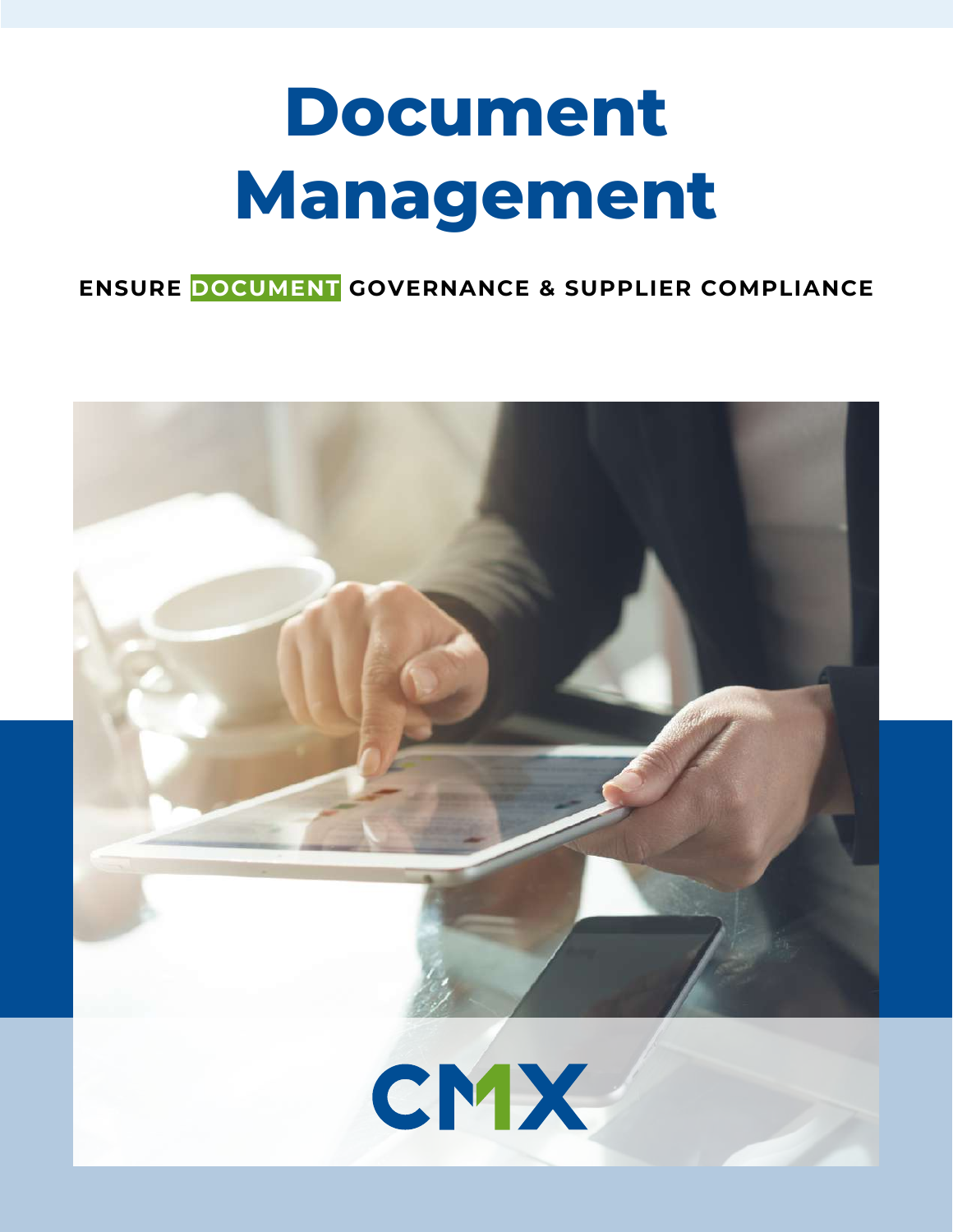## **Ensure document governance & supplier compliance**

Evaluating, approving, and onboarding suppliers, distributors, and other partners requires significant amounts of company and product-related documentation. Some documents simply need to be collected while others require review, revisions, and sometimes, signatures or acknowledgment of receipt. And if that's not challenging and time-consuming enough, once captured, it's a whole new effort to track and keep them updated as requirements change, or documents expire.

CMX**1** makes all this easy as it's designed specifically to lighten the load and arm you with the required, up-to-date documents exactly when you need them, and ensures ongoing compliance for your partners, products, and programs.

| $\equiv$                                                                                                                                                                                                                                                                                                                                                                                                                                                       |                                                               |                      |                                                                        |               |                                              |                 |               |                                                |                   | TADMINISTRATOR -    |
|----------------------------------------------------------------------------------------------------------------------------------------------------------------------------------------------------------------------------------------------------------------------------------------------------------------------------------------------------------------------------------------------------------------------------------------------------------------|---------------------------------------------------------------|----------------------|------------------------------------------------------------------------|---------------|----------------------------------------------|-----------------|---------------|------------------------------------------------|-------------------|---------------------|
| <b>Documents</b>                                                                                                                                                                                                                                                                                                                                                                                                                                               |                                                               |                      |                                                                        |               |                                              |                 |               | <b>CIEATE HEW</b>                              | ٠                 | UNION).             |
| All                                                                                                                                                                                                                                                                                                                                                                                                                                                            |                                                               |                      |                                                                        |               |                                              |                 | ALL <b>EX</b> | <b>IN PROGRESS ET</b><br>ACTIVE ET             | <b>EXPIRED 23</b> | ABCHIVED IT         |
| Association<br>Distributor Corporate<br>Distributor Facility<br>Restaurant<br>$\alpha$<br>Retail Location<br>Service Provider Corporate<br>Supplier Corporate<br>Shirie Ab<br><b>Document Type</b><br>COVID-19: Business Continuity Plan<br>NA - Master Terms and Conditions<br>Non-Disclosure Agreement - Non-<br>٠<br>Consumables<br>Tags<br>Audits<br>CDVID-19<br>×<br>Legal<br>Muster Terms and Conditions<br>Non-Disclosure Agreement<br>٠<br>Policy<br>۰ | <b>QTCI</b><br>Bearch Harns, Alian, Attachment, Document Type |                      |                                                                        |               |                                              |                 |               |                                                |                   |                     |
|                                                                                                                                                                                                                                                                                                                                                                                                                                                                | ٠.                                                            |                      | Mama 1                                                                 |               | Alien I Attachment T                         | States E        | Owated I      | Decument Type 3                                |                   | Active 2 Expiration |
|                                                                                                                                                                                                                                                                                                                                                                                                                                                                |                                                               | <b><i>RANAGE</i></b> | COVID-19: Business Continuity Plan - Big Beef Co.                      | ×.            | Discurrent - COVIDTS (BDP) pag-              | Approved        | 6/8/2020      | COVID-19: Business Continuity Plan             | 6/8/2020          | 6/8/2021            |
|                                                                                                                                                                                                                                                                                                                                                                                                                                                                |                                                               | <b>MANAIE</b>        | NA - Master Terms and Conditions - Venture Foods                       | ÷             | Decument - Maxisc Terms and<br>Constitute pu | Recuented       | 4/5/2020      | NA - Master Terms and Conditions               | $\sim$            | <b>None</b>         |
|                                                                                                                                                                                                                                                                                                                                                                                                                                                                |                                                               | <b>MANAGE</b>        | Non Disclosure Agreement - Consumables - Tasty Seafoods<br>Co.         | $\mathcal{C}$ | ÷                                            | <b>Naturate</b> | 6/9/2020      | Non-Disclosure Agreement -<br>Consumables      | ÷                 | None                |
|                                                                                                                                                                                                                                                                                                                                                                                                                                                                |                                                               | <b>MANASE</b>        | Code of Conduct - Tasty Seafoods Co.                                   | ×.            | Document - Code of Constant<br>Agreement png | <b>Reported</b> | 8/9/2020      | <b>Code of Conduct</b>                         | $\sim$            | Nune                |
|                                                                                                                                                                                                                                                                                                                                                                                                                                                                |                                                               | MANADE               | COVID-19: Business Contrasty Plan - Venture Foods                      | ×.            | Decument - COVID19 (BDP) (mg)                | Approve         | 6/5/2020      | COVID-19: Business Continuity Plan             | 6/6/2020          | 6/8/2021            |
|                                                                                                                                                                                                                                                                                                                                                                                                                                                                |                                                               | <b>MANAGE</b>        | Non-Disclosure Agreement - Non-Cotsumables - Mazzanitti                |               | ×                                            | Nattaested      | 6/8/2020      | Non-Disclosure Agreement - Non-<br>Consumables |                   | None:               |
|                                                                                                                                                                                                                                                                                                                                                                                                                                                                |                                                               | <b>MANAGE</b>        | COVID-19; Business Continuity Plan - CMX Supply Company -<br>San Diago |               | Document (COVIDTA (BGP) pixp                 | Approves        | 4/5/2020      | COVID-19: Business Continuity Plan             | A/5/2020          | 0/5/2021            |
|                                                                                                                                                                                                                                                                                                                                                                                                                                                                |                                                               | <b>MANAGE</b>        | Third Party Audit - Food Bafety - Tasty Bealoods Co.                   | ×             |                                              | Recordito       | 6/9/2020      | Third Party Audit - Food Bafety                | $\sim$            | <b>None</b>         |
|                                                                                                                                                                                                                                                                                                                                                                                                                                                                | $m$ <sub>i</sub> $m$ <sub>i</sub>                             |                      | 20 10                                                                  |               | $1 - 8$ at 5                                 |                 |               |                                                |                   |                     |
|                                                                                                                                                                                                                                                                                                                                                                                                                                                                |                                                               |                      |                                                                        |               |                                              |                 |               |                                                |                   |                     |
|                                                                                                                                                                                                                                                                                                                                                                                                                                                                |                                                               |                      |                                                                        |               |                                              |                 |               |                                                |                   |                     |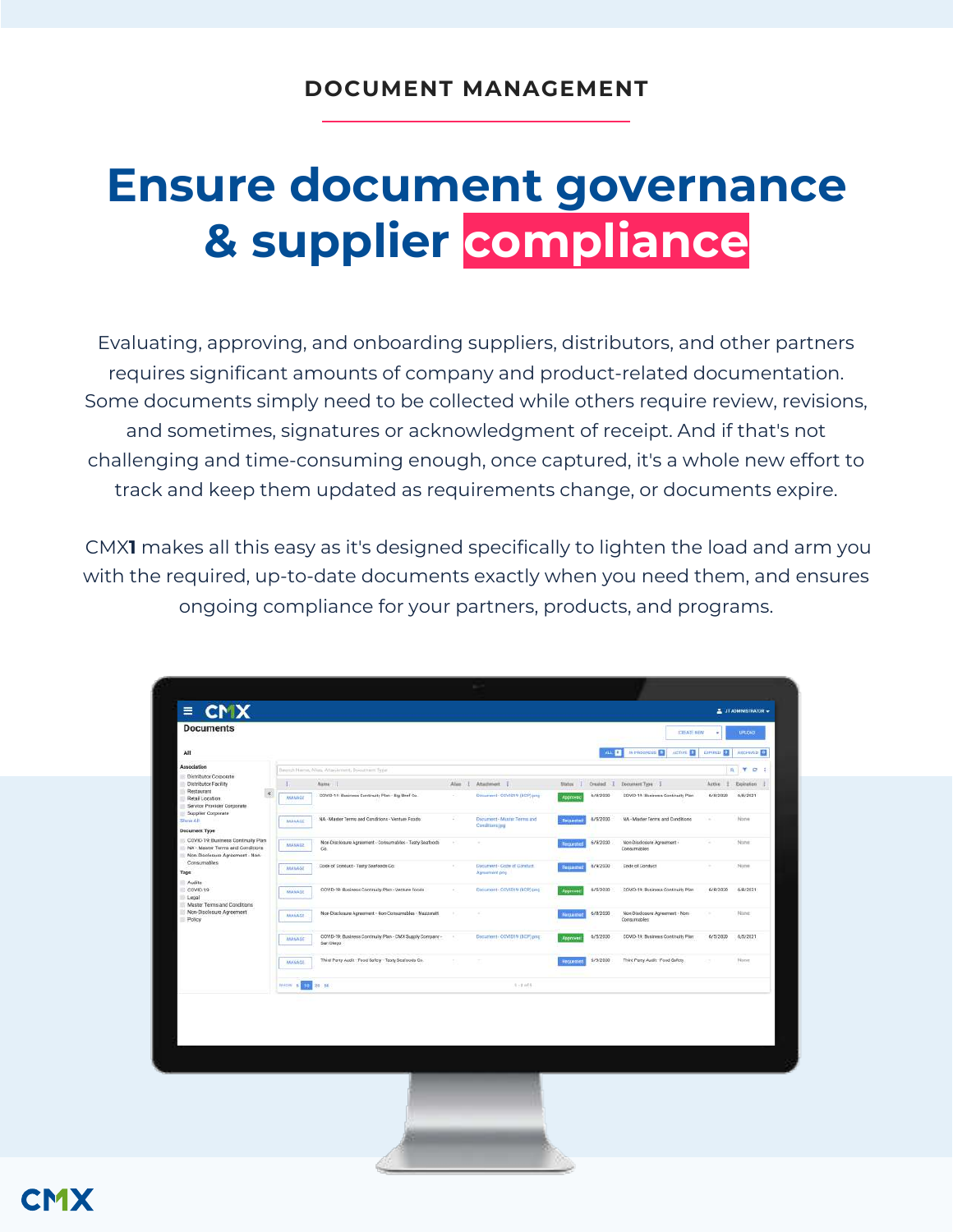# **Improve productivity and compliance tracking**

CMX**1**'s Document Management module is designed to make sure you have all the necessary documents at the ready, at any time.

Whether it's legal and regulatory documentation needed for partner approval and ongoing compliance, or documents and certifications related to product claims, or documentation in regards to supplier operating procedures, food safety, and training programs - CMX**1** has you covered.

All your documents stored, organized, searchable, tracked, and automatically renewed based on your business rules.



**CMX**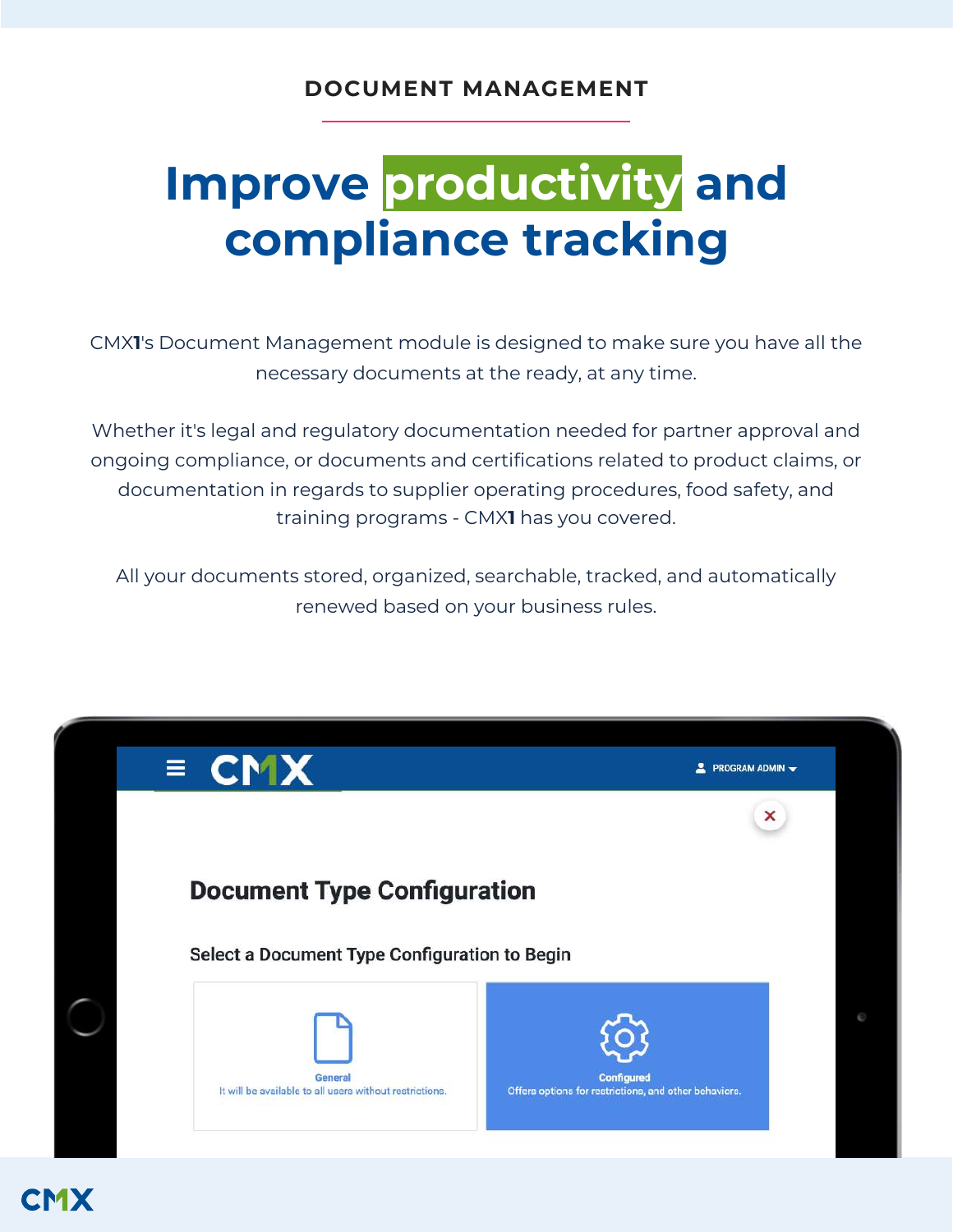# **Features to lighten the load**

### **Self-Service Configuration**

With CMX**1**'s self-service wizard you are completely in control. Leverage our templates or create your own document types and manage versioning over time. Configure applicability requirements by business type, geography, product categories, and more. With a few clicks, set access rights and define workflows for capturing, reviewing, approving, storing, renewing, and archiving all your critical documents.

#### **Automated Document Requests and Maintenance**

CMX**1** makes your team far more efficient when requesting documents from suppliers and partners and tracking their status. Whether through an ad-hoc or automated request email notifications, reminders, and task management makes sure nothing falls through the cracks and is missed. Version control ensures the latest documents are always visible with historical documents archived and tracked through automated record history.

### $\mathcal{F}_1$  Deep Integration with CMX1 Workflows

The Document Module is fully integrated with the rest of CMX**1**'s modules and system workflows. When company or regulatory requirements change, quickly make adjustments to the documents you are requesting when onboarding suppliers and approving the sourcing of products. Once in the system, CMX**1** takes over the maintenance and renewal automatically.

#### **Status Tracking and Compliance**

Regardless of the source of your documents - whether gathered through the onboarding process, captured from an ad hoc document request, or manually uploaded into the system - CMX**1** provides dashboarding and reporting for a comprehensive view of status tracking and compliance. Search by type, name, tag, and more. Never be in the dark again where a document is in the process and what it's real-time status is.

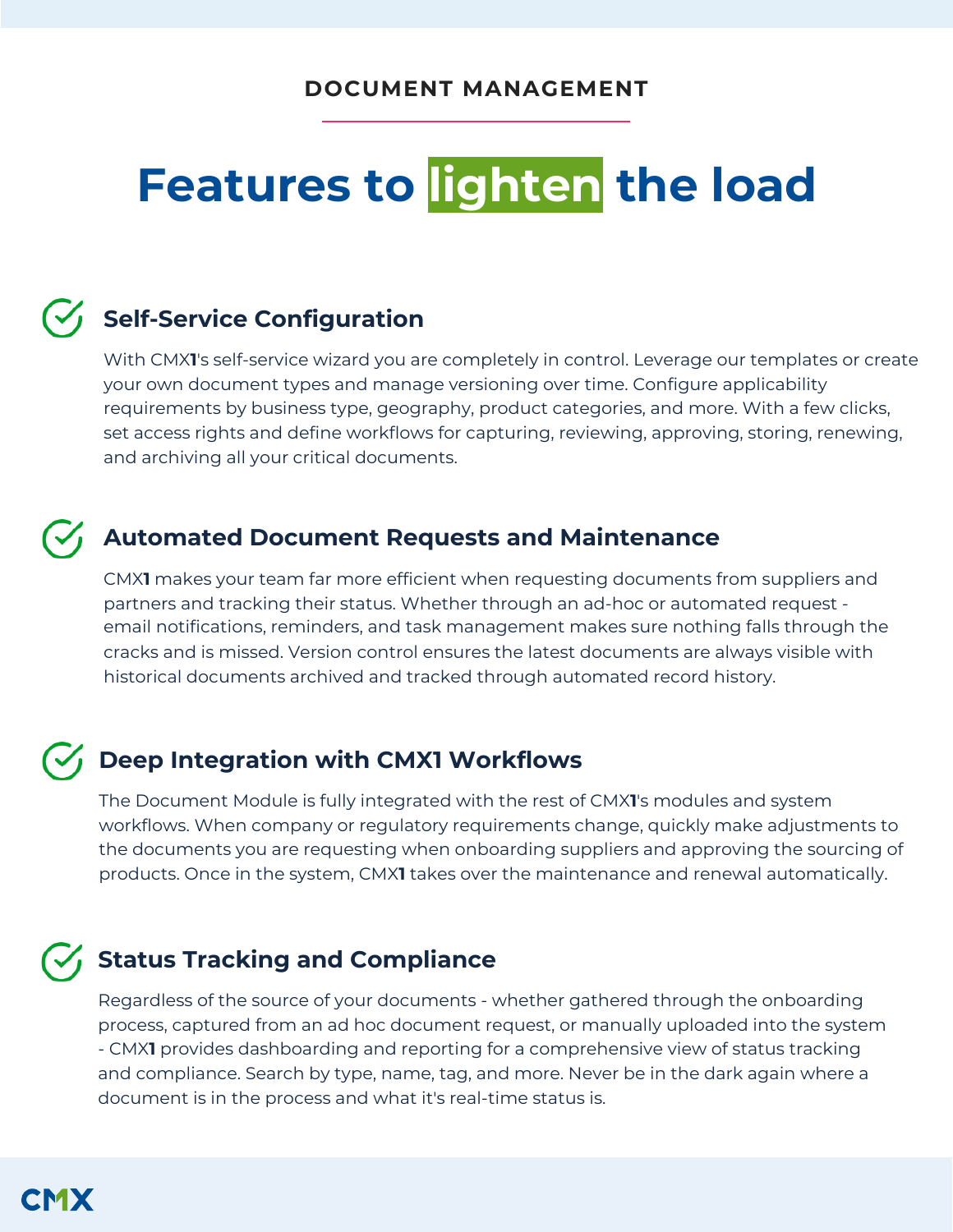# **The CMX1 Platform**

### **Ensure Product Quality & Safety**

Ensure the quality, compliance, and safety of your products and **services** 

### **Manage your Supply Chain Partners**

Gain control and transparency over your entire supply chain and partner network

### **Drive Location Performance & Compliance**

Know your stores, restaurants, and facilities are safe, compliant and executing with consistency

 $\boldsymbol{\check{\mathbf{i}}}$ 

Our solutions can be implemented stand-alone or as part of the complete CMX**1** Platform